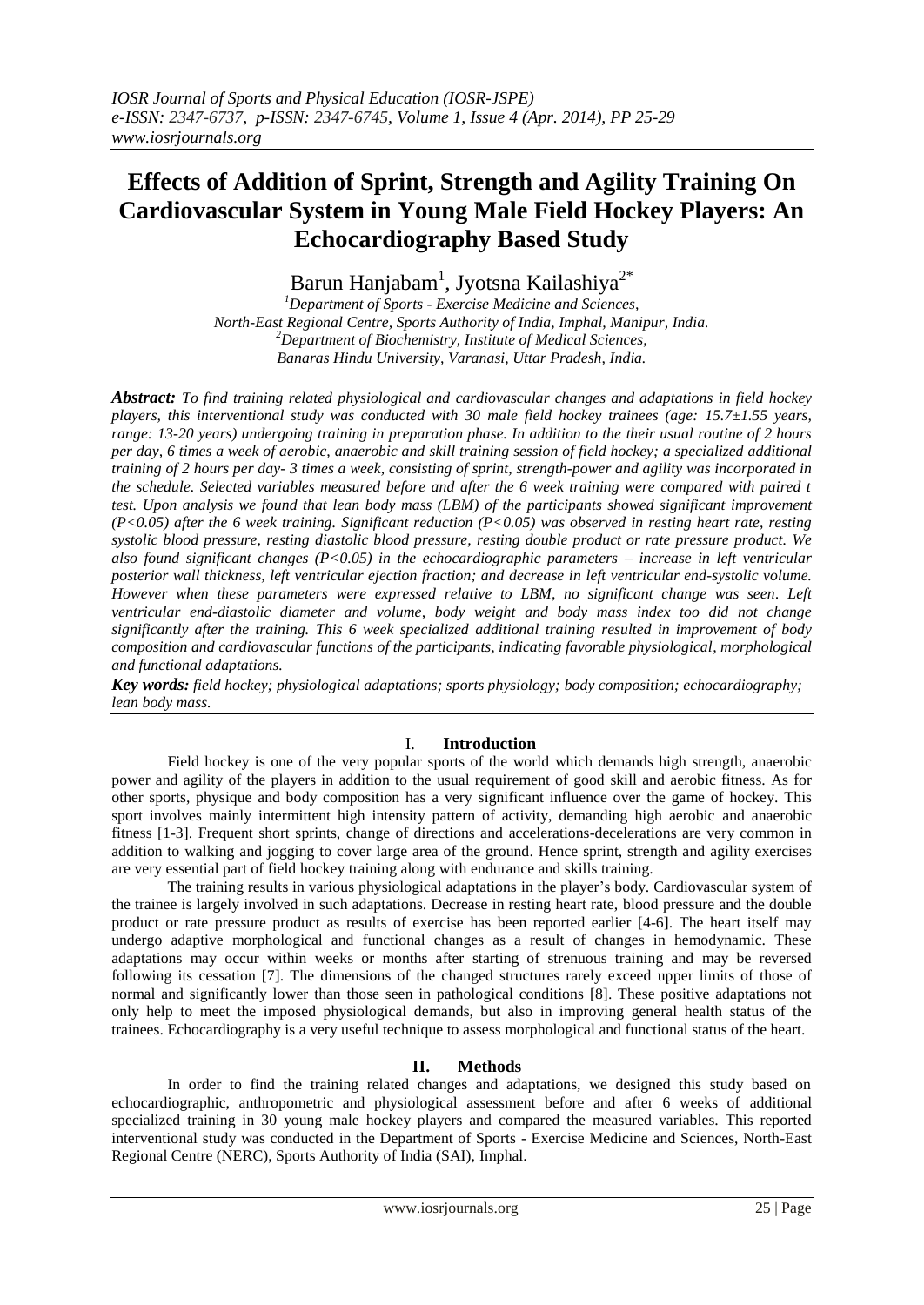**2.1Subjects:** Thirty young male national level field hockey trainees of NERC, SAI, Imphal, (age: 15.7±1.55 years, range: 13-20 years; height 165.21±6.24 cm) undergoing training in the preparation phase voluntarily participated in the study. A well informed and written consent was taken with detailed explanation of the study, including all possible complications. The study was approved by the Ethical Committee of the Institute.

**2.2Procedures:** The participants were already undergoing field hockey training consisting of aerobic, anaerobic and skill components for 2 hours per day and 6 times a week as their regular schedule. For our study, we incorporated a specialized training schedule as an additional 2 hours per day, 3 times a week of exercises consisting of sprint, strength-power and agility for a total of 6 weeks duration. The training consisted of 2 sessions of 11-22 yards straight sprints per day; free weights and machine based 8-10 isotonic resistance exercises affecting major muscle groups of the body at an intensity of 70-90% of one repetition maximum and volume of 1-3 sets, 6-12 repetitions per day as strength-power training; and 2 sessions of 30-yard T-drills & Zig-Zag drills as agility training. Players were given rest of not more than 3 minutes between each session of exercises. Echocardiographic parameters were measured at the beginning and after the end of 6 weeks of this training programme. All the tests were done in the morning about the same time  $(\pm 1$ hours) around a temperature range of  $25\pm2$ °C, with relative humidity of 60-65%.

The anthropometric variables measured were standing height (HT in cm), body weight (BW in kg), body mass index (BMI in kg/m<sup>2</sup>) and lean body mass (LBM in kg). For cardiovascular assessment, resting heart rate (rHR in bpm), resting systolic blood pressure (rSBP in mmHg), resting diastolic blood pressure (rDBP in mmHg) and resting double product or rate pressure product (rDP in mmHg/min); echocardiography: resting left ventricular end-diastolic diameter (rEDD in cm), resting left ventricular end-diastolic volume (rEDV in ml), resting left ventricular end-systolic diameter (rESD in cm), resting left ventricular end-systolic volume (rESV in ml), resting left ventricular posterior wall thickness (rPWT in cm), resting left ventricular ejection fraction (rEF in %) and resting cardiac contractility index (rCI in mmHg/ml) were measured. A Stadiometer (Seca220, UK) was used to measure the standing heights of all the subjects to nearest 0.1cm. Weight and body composition variables were measured using TANITA Body Composition Analyzer (TBF310 Model, Japan). Resting heart rates were measured by counting carotid pulse manually for one minute. A sphygmomanometer was used to measure resting blood pressures. Two dimensional echocardiographic evaluations were performed with Philips echocardiograph.

**2.3Statistical analysis:** SPSS (Statistical Package for Social Science) version 19 software was used for data analysis. Standard descriptive statistics were determined. Paired t-test was used to assess the changes in measured variables resulting from effects of training. Statistical significance was chosen at 0.05 levels.

### **III. Results**

Table I shows mean and standard deviations of all measured parameters before and after the 6 weeks training, along with significance (p value) of paired t test applied for comparison. Changes in measured parameters relative to change in LBMs are shown in table II.

| Table I. Measured parameters before and after the 6 weeks specialized training in young male hockey |  |  |  |  |
|-----------------------------------------------------------------------------------------------------|--|--|--|--|
|                                                                                                     |  |  |  |  |

| players $(n=30)$ . |                          |                     |                     |                 |  |  |
|--------------------|--------------------------|---------------------|---------------------|-----------------|--|--|
|                    | Parameters               | <b>Before</b>       | After               | p-value         |  |  |
|                    |                          | $(Mean \pm SD)$     | $(Mean \pm SD)$     | (paired t test) |  |  |
| 1.                 | BW (kg)                  | $56.696 \pm 6.126$  | 56.589±6.096        | 0.186           |  |  |
| 2.                 | $LBM$ (kg)*              | $45.463 \pm 3.979$  | $45.663 \pm 3.933$  | 0.001           |  |  |
| 3.                 | BMI (kg/m <sup>2</sup> ) | $20.715 \pm 1.365$  | $20.649 \pm 1.392$  | 0.118           |  |  |
| 4.                 | $rHR (bpm)^*$            | $70.07 \pm 3.823$   | $68.80 + 4.737$     | 0.012           |  |  |
| 5.                 | rSBP $(mmHg)*$           | $109.13 \pm 5.912$  | $108.17 \pm 5.849$  | 0.027           |  |  |
| 6.                 | $rDBP$ (mmHg)*           | $69.27 \pm 5.212$   | $67.73 \pm 5.699$   | 0.001           |  |  |
| 7.                 | rDP $(mmHg/min)*$        | 7647.27±583.273     | 7445.80±689.97      | 0.013           |  |  |
| 8.                 | $rEDD$ (cm)              | $4.297 \pm 0.194$   | $4.313 \pm 0.187$   | 0.057           |  |  |
| 9.                 | $rEDV$ (ml)              | $105.007 \pm 7.081$ | $105.307 \pm 7.072$ | 0.343           |  |  |
| 10.                | $rESD$ (cm)              | $2.808 \pm 0.166$   | $2.768 \pm 0.256$   | 0.145           |  |  |
| 11.                | $rESV$ (ml)*             | $39.546 \pm 3.805$  | 39.199±4.087        | 0.049           |  |  |
| 12.                | $rPWT$ (cm)*             | $0.787 \pm 0.073$   | $0.800 \pm 0.074$   | 0.043           |  |  |
| 13.                | $rEF(%)^*$               | $62.312 \pm 2.939$  | $62.759 \pm 3.152$  | 0.025           |  |  |
| 14.                | $rCI$ (mmHg/ml)          | $2.782 \pm 0.287$   | $2.787 \pm 0.318$   | 0.791           |  |  |

 $*\text{Significant}$  (p< 0.05)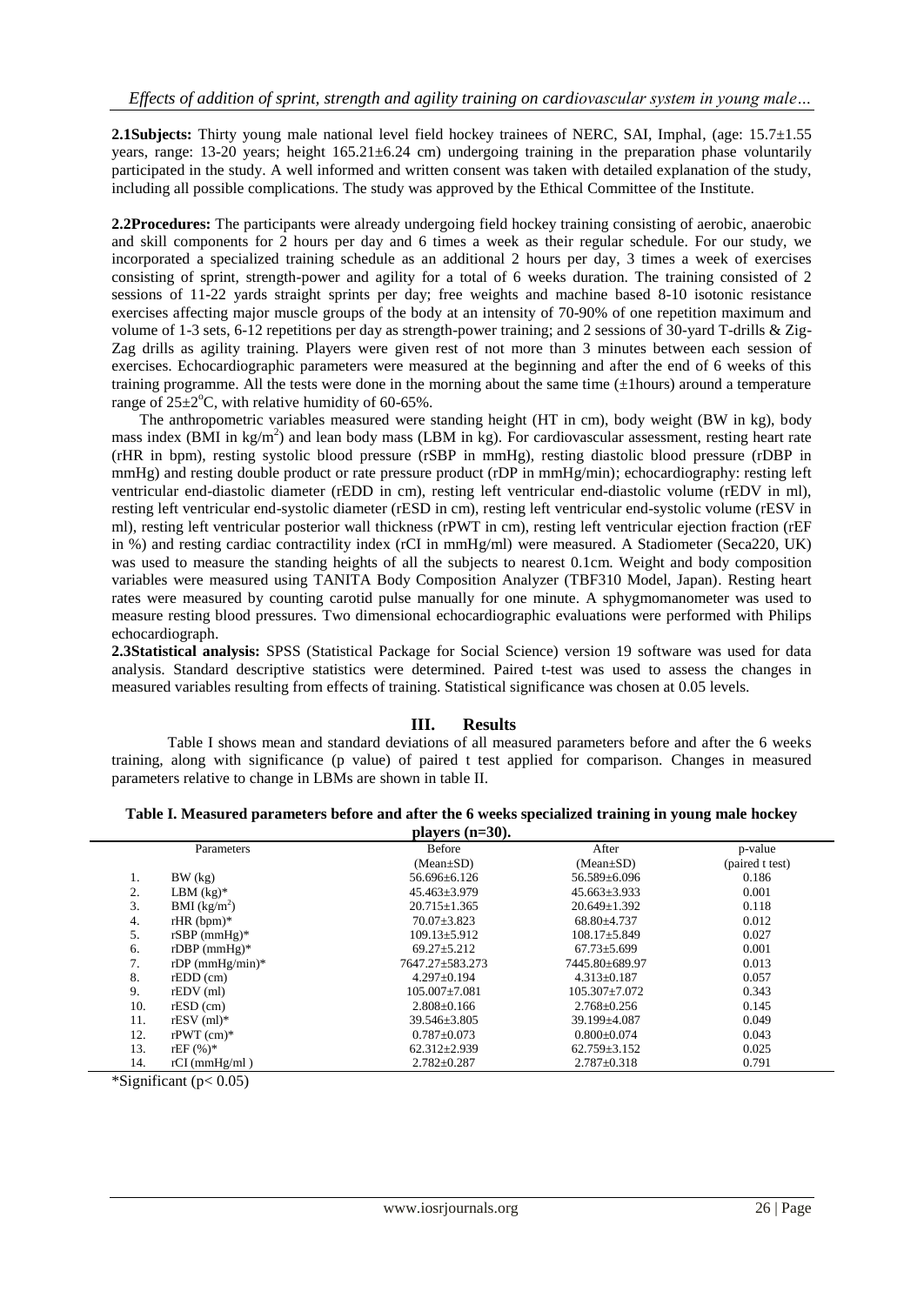| lean body mass among young male hockey players (n=30). |                       |                       |                       |                 |  |  |
|--------------------------------------------------------|-----------------------|-----------------------|-----------------------|-----------------|--|--|
| Parameters                                             |                       | <b>Before</b>         | After                 | p-value         |  |  |
|                                                        |                       | $(Mean \pm SD)$       | $(Mean \pm SD)$       | (paired t test) |  |  |
| 1.                                                     | $rEDD/LBM$ (cm/kg)    | $0.09515 \pm 0.00871$ | $0.09508 \pm 0.00851$ | 0.758           |  |  |
| 2.                                                     | $rEDV/LBM$ (ml/kg)    | $2.32743 \pm 0.26472$ | 2.32228±0.25217       | 0.444           |  |  |
| 3.                                                     | $rESD/LBM$ (cm/kg)    | $0.06215 + 0.00562$   | $0.06090 + 0.00594$   | 0.051           |  |  |
| 4.                                                     | $rESV/LBM$ (ml/kg)    | $0.87678 \pm 0.11894$ | $0.86761 + 0.11978$   | 0.051           |  |  |
| 5.                                                     | $r$ PWT/LBM $(cm/kg)$ | $0.01745 \pm 0.00237$ | $0.01768 \pm 0.0025$  | 0.122           |  |  |
| 6.                                                     | $rEF/LBM$ (%/kg)      | 1.3806±0.13311        | 1.38398±0.13336       | 0.331           |  |  |
| 7.                                                     | rCI/LBM               | $0.06150 \pm 0.00706$ | $0.06136 \pm 0.00782$ | 0.720           |  |  |
|                                                        | (mmHg/ml/kg)          |                       |                       |                 |  |  |

**Table II. Effect of 6 week specialized training on selected resting echocardiographic variables relative to** 

\*Significant ( $p < 0.05$ )

#### **IV. Discussion**

Although no significant changes were observed in case of body weights and body mass indices, significant increment was found in the lean body masses of the players (Table I).This observation can be explained by the short duration of the training and relative reduction in fat mass of the players. Resistance exercise [9] causes considerable EPOC (Excess Post exercise Oxygen Consumption) [10-12] which may be greater than that of aerobic exercise [13] and also increases lean body mass. This results in higher energy expenditure and BMR, which may be elevated throughout the day following a work out, thereby reducing fat mass. Field hockey is one of the sports which demand a lean body from the player. The combination of weight training with sprint and agility training brings more substantial gains in muscle size than the later alone [14]. This change in body composition may improve the strength-to-weight ratio and hence the athletic performance.

Resting heart rate and resting blood pressure reduced significantly after the training (Table I), for which one possible explanation may be increased parasympathetic activity in the heart and decreased sympathetic activity, or increase in the activity of both the autonomic branches [15, 16]. Besides changes in the sympathoadrenal drive, the reduction in body fat may also result in decrease resting blood pressure due to strength training [5]. Alteration in sodium excretion may also play a substantial role related to this finding [17]. Training causes increase in eNOS (endothelium nitric oxide synthase) gene transcription, eNOS mRNA stability and eNOS protein translation, resulting in increased nitric oxide formation from its precursor L-arginine, which may be due to repetitive episodic increases in endothelial cells shear stress [18]. Training also results in a decreased sensitivity to the vasoconstrictor effects of norepinephrine, possibly due to an endothelium-dependent mechanism involving alpha 2-adrenergic receptors [19]**.** This results in arteriole smooth muscle relaxation and vasodilatation, leading to reduction of total peripheral resistance. Nitric oxide also regulates exercise-induced glucose uptake and skeletal muscle contractility[20]**.** The decrease in total peripheral resistance may also be due to less vascular occlusion during muscular contraction, resulting from resistance training induced increase in maximal strength and hence decrease in percentage of maximal voluntary contraction necessary to obtain a submaximal absolute force or workload [21].

The significant increase in left ventricular ejection fraction (Table I) might initially cause more stretching and hence activation of the body's baroreceptors (aortic arch and carotid sinuses), thereby inhibiting vasoconstrictor center of medulla and exciting the vagal parasympathetic center, finally resulting in lowering of total peripheral resistance and heart rate. The cardiac output might slightly decrease as well due to training. The net effect is the decrease in arterial pressure since it is the product of the cardiac output and the peripheral resistance. In the study, we observed decrease in blood pressure accompanied by increase in lean body mass as contrast to some of the earlier research findings of positive correlation between the systolic blood pressure and body mass [22].

Double product or rate-pressure product which is the product of heart rate and systolic blood pressure, is a good estimate of myocardial work or internal work done, and is proportional to myocardial oxygen consumption [23]. There was significant reduction in resting double product after the training, indicating the left ventricle is performing less work and hence has lower oxygen consumption at rest. Besides training induced decrease in heart rate and systolic blood pressure, the reduction in DP may be due in part to training induced reduction in total peripheral resistance, and hence reduced afterload [5, 6, 21]. Reduction in myocardial wall tension is another reason which results due to resistance training induced significant increase in left ventricular posterior wall thickness with non significant changes in left ventricular chamber size: end-diastolic and endsystolic diameters (Table I). This is in accordance with Laplace's law, represented by the formula T= P x R/Wt, where T is myocardial wall tension, P is transmural pressure, R is chamber radius or diameter/2 and Wt is wall thickness.

Among the changes in echocardiographic parameters (Table I), increments of left ventricular enddiastolic diameters and volumes were non-significant. There was significant decrease in left ventricular endsystolic volumes, though left ventricular end-systolic diameters didn't show significant decrease. The significant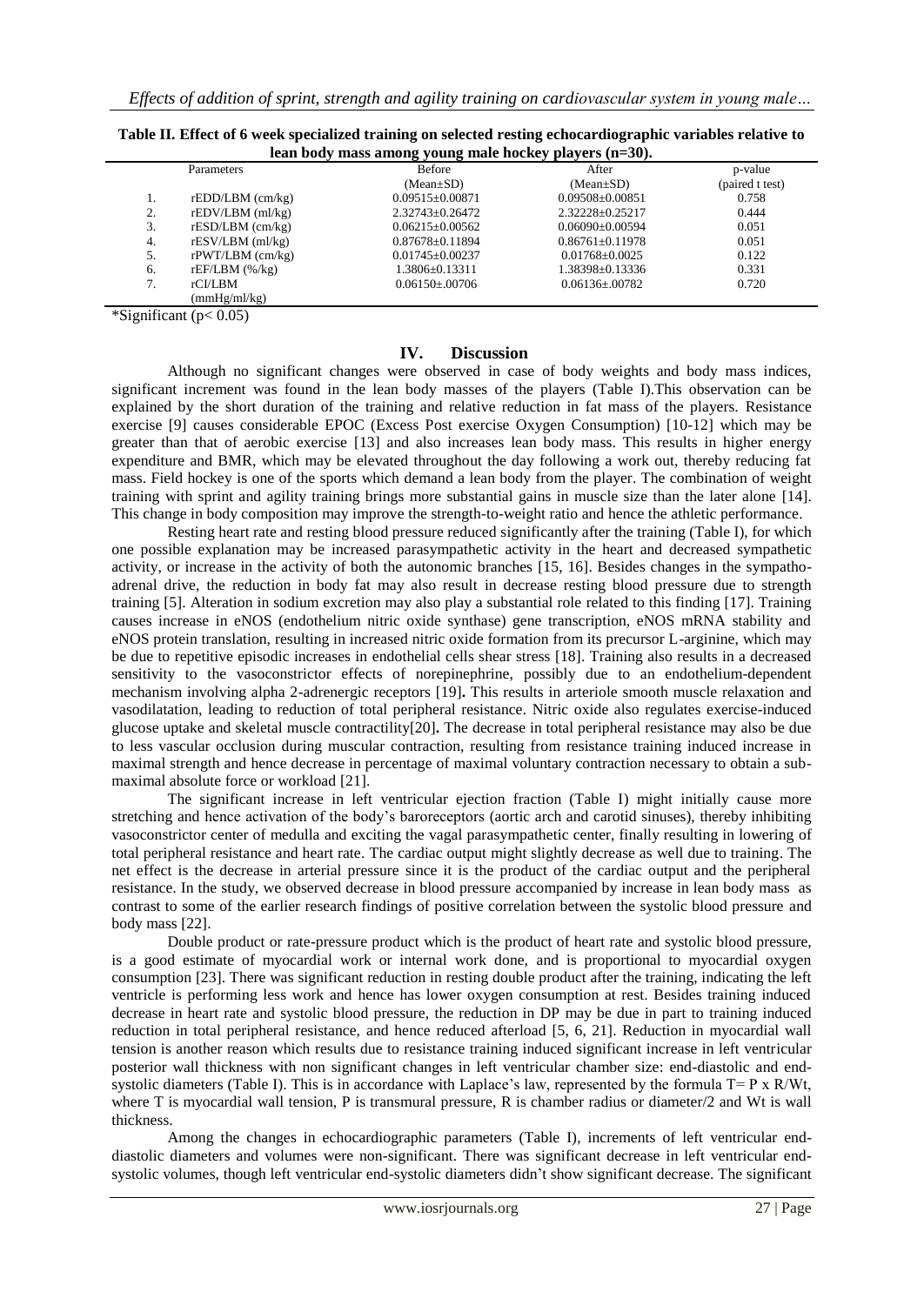reduction in end-systolic volume with non significant change in end-diastolic volume indicated improvement in cardiac contractility [24] as a result of the training. The improvement in left ventricular systolic function is also indicated by the significant increase in left ventricular ejection fraction. The improvement of intrinsic contractile properties of cardiac muscles and increased response to inotropic stimulation may have resulted in an enhanced cardiac contractility, possibly due to increase sensitivity of cardiac myocytes to calcium when stretched.

The posterior wall thickness of left ventricles also increased significantly after the training, indicating increase in cardiac muscle mass. Upto 15% increase in estimated left ventricular mass can be due to a change of 1mm in left ventricular thickness. The overloading and stretching of myocardium, due to exercise results in increased rate of protein synthesis, finally leads to hypertrophy. Pressure overload resulting from the intermittent rise in blood pressure and intrathoracic pressure occurring primarily during resistance training results in an increase in number of sarcomeres in parallel (concentric hypertrophy), whereas volume overload primarily due to aerobic training increases the number of sarcomeres in series (eccentric hypertrophy) [25].The echocardiographic findings indicated the adaptive cardiac hypertrophy more towards concentric side as a result of the additional 6 weeks, specialized training. It is to be noted that the increase in left ventricular thickness and mass was not associated with decrease in end-diastolic diameters or volumes (Table I), unlike in cases of pathological pressure overload conditions caused by hypertension or cardiac hypertrophy in various forms of cardiomyopathy [26]. Hence, diastolic function or the capacity for diastolic filling was not decreased, instead increased as indicated by the slight increment in end-diastolic diameters and volumes, as also reported earlier in elite athletes of other sports [27]. The increment in cardiac mass was also associated with decreased cardiac work load as there was significant reduction in rDP after the training (Table I), indicating a positive adaptation.

However, when the echocardiographic parameters were expressed relative to lean body mass, no significant changes were observed after the training (Table II). This suggested that the change in the parameters after the training might, at least in part, be brought about by the change in lean body mass. Moreover, the increased blood pressure and intrathoracic pressure during the resistance exercise which is attributed to concentric hypertrophy, is counterbalanced by the reduction in transmural pressure which is left ventricular pressure minus intrathoracic pressure. This may reduce the potential training effects on heart, independent of the body size changes [28-30].

#### **Conclusion:** the study proved that

- Only a 6 week short duration specialized additional training to the participants resulted in favorable physiological outcomes.
- Sprint, strength and agility training resulted in better body composition of the players by reducing body fat and increasing lean body mass.
- The training also resulted in significant morphological changes in heart.
- The training improved cardiovascular functional status in the participants favoring better performance in sports.
- The observed changes confirm favorable physiological adaptations and better health status as beneficial effect of exercise.

The above knowledge can be applied to design better training schedules for players and also for general population to improve their cardiovascular and overall health status. The study also provided information about physiology of sports and exercise related adaptations.

#### **Acknowledgements**

The authors would like to express their sincere gratitude to the Director Incharge, North-East Regional Centre, Sports Authority of India; and Incharge, Sports Sciences and Fitness Centre, NERC-SAI, for their valuable and administrative contribution. Authors also acknowledge valuable cooperation and contribution of the field hockey coaches, physiotherapy staff, nursing staff and hockey trainees who have participated in this study.

#### **References**

- [1]. J. Bloomfield, R. Polman, P. O'Donoghue and L. McNaughton, Effective speed and agility conditioning methodology for random intermittent dynamic type sports, *Journal of Strength & Conditioning Research,21(4)*, 2007, 1093-1100.
- [2]. M.T. Elferink-Gemser, C. Visscher, M.A. van Duijn and K.A. Lemmink, Development of the interval endurance capacity in elite and sub-elite youth field hockey players, *British Journal of Sports Medicine,40(4)*, 2006, 340-345.
- [3]. T. Hinrichs, J. Franke, S. Voss, W. Bloch, W. Schanzer and P. Platen, Total hemoglobin mass, iron status, and endurance capacity in elite field hockey players, *Journal of Strength &Conditioning Research,24(3)*,2010, 629-638.
- [4]. G.A. Kelley and K.S. Kelley, Progressive resistance exercise and resting blood pressure : A meta-analysis of randomized controlled trials, *Hypertension,35(3)*, 2000, 838-843.
- [5]. A.P. Goldberg, Aerobic and resistive exercise modify risk factors for coronary heart disease, *Medicine & Sciencein Sports &Exercise,21(6)*,1989, 669-674.